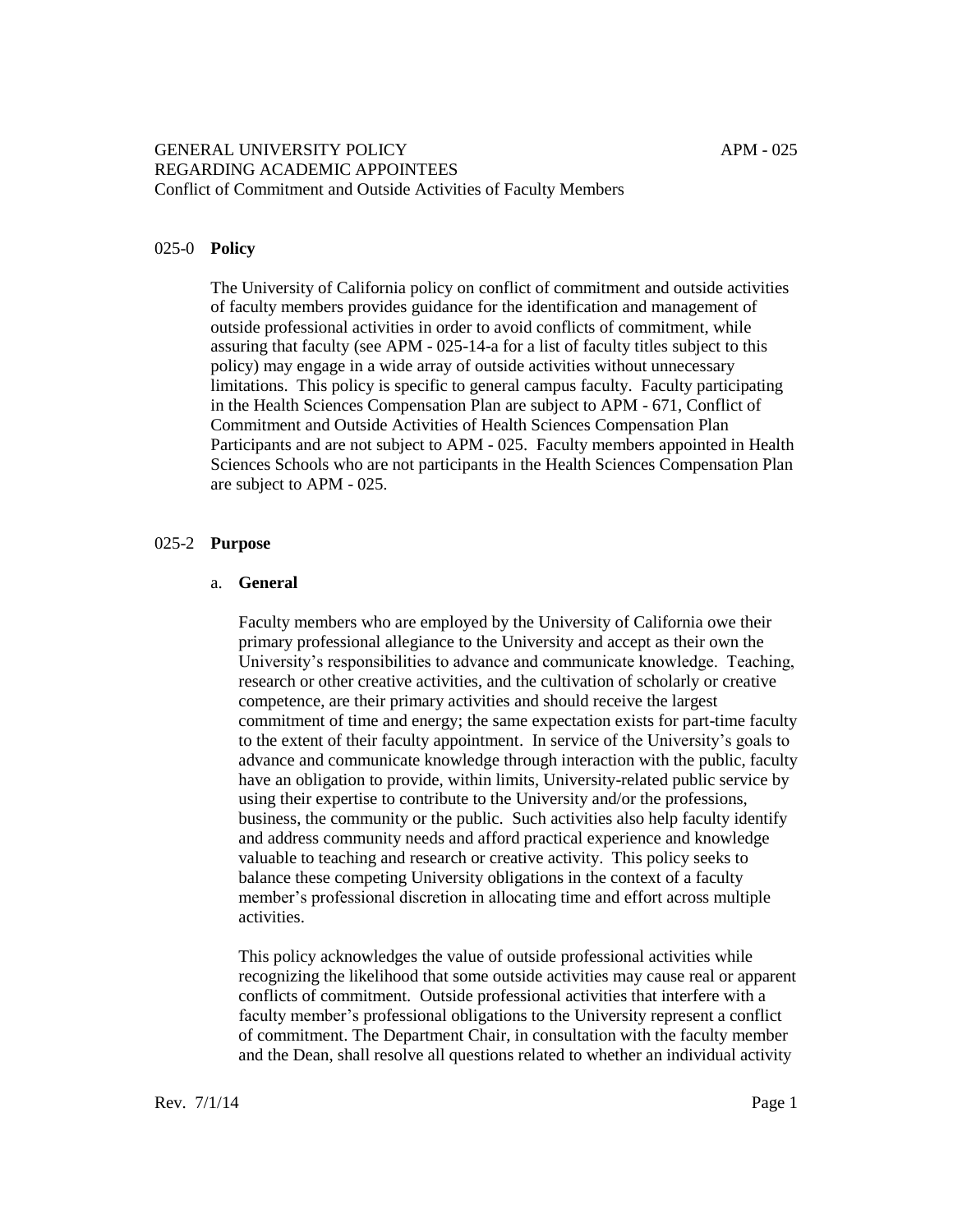constitutes an outside non-professional activity or is an activity within the course and scope of employment.

This policy manages conflict of commitment, defines which outside professional activities must be disclosed to the University, approved prior to engagement, and/or reported annually. This policy limits the amount of time a faculty member may devote to outside professional activities and describes the requirements when involving a student in outside professional activities.

### b. **Related University Policy**

In addition to this policy on conflict of commitment and outside activities, faculty must comply with all University policies involving University intellectual property (see APM - 740-18-c-3), conflict of interest, and restrictions on compensation. See Appendix A for a list of other relevant University policies.

### 025-4 **Definitions**

#### a. **Outside Professional Activities**

Outside Professional Activities, compensated or uncompensated and regardless of financial interest, are defined as those activities that are within a faculty member's area of professional, academic expertise and that advance or communicate that expertise through interaction with industry, the community, or the public. Outside additional teaching as described in APM - 025-10-a- (2)-(a) is included in this definition. Outside professional activities are distinct from non-professional activities, i.e., activities that are part of the faculty member's private life and are not expressly governed by University regulations or by the guidelines on outside professional activities. Outside professional activities must not interfere with a faculty member's obligations to the University.

#### b. **Conflict of Commitment**

A conflict of commitment occurs when a faculty member's outside activities interfere with the faculty member's professional obligations to the University of California.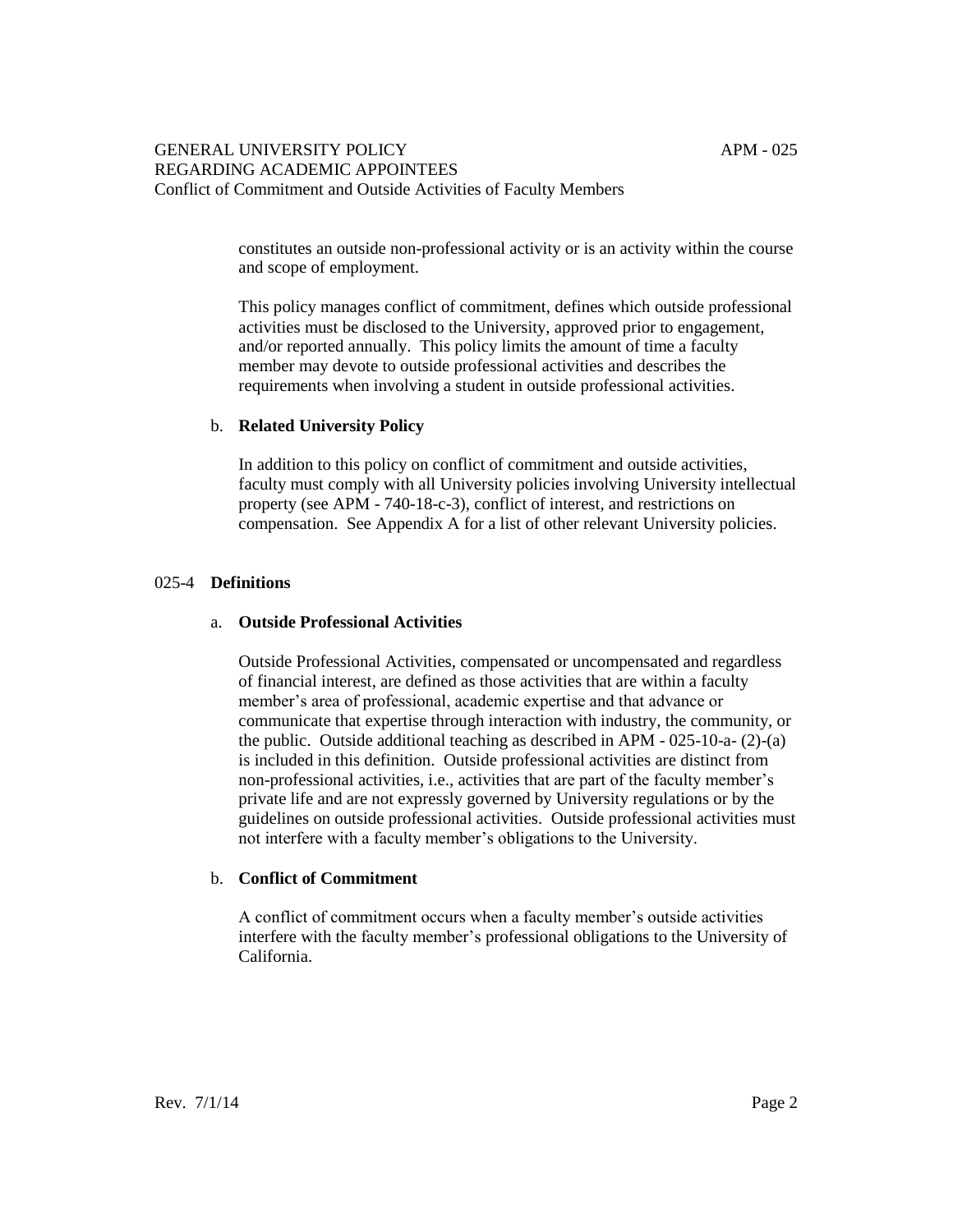# c. **Conflict of Interest**

This policy does not cover conflict of interest; it covers only conflict of commitment. See Appendix A for relevant University policies concerning conflict of interest.

### d. **Outside Consulting**

Outside consulting is one type of outside professional activity. It is defined as professional advice or services related to the faculty member's field or discipline, whether compensated or uncompensated, that furthers the interests of an entity outside of the University of California.

#### e. **A Day**

For purposes of this policy, a day is defined using common sense and customary practice. This definition may vary by campus and/or discipline.

### f. **Compensation**

Compensation for outside professional activities includes all types of remuneration (including stock and stock options) that have immediate or potential financial value, excluding customary honoraria,<sup>1</sup> reimbursement for reasonable travel expenses, and per diem expenses.<sup>2</sup>

# 025-6 **Responsibility**

# a. **Chancellor**

The Chancellor is responsible for overseeing compliance with this policy which includes:

- (1) Communicating policy requirements;
- (2) Developing implementing procedures and administrative mechanisms for disclosure, prior approval of Category I activities (see APM - 025-10 for descriptions of Categories I, II, and III activities and APM - 025-10-b-(1) and Appendix B for prior approval requirements, and

 $<sup>1</sup>$  See APM - 666</sup>

<sup>&</sup>lt;sup>2</sup> See Business and Finance Bulletin G-28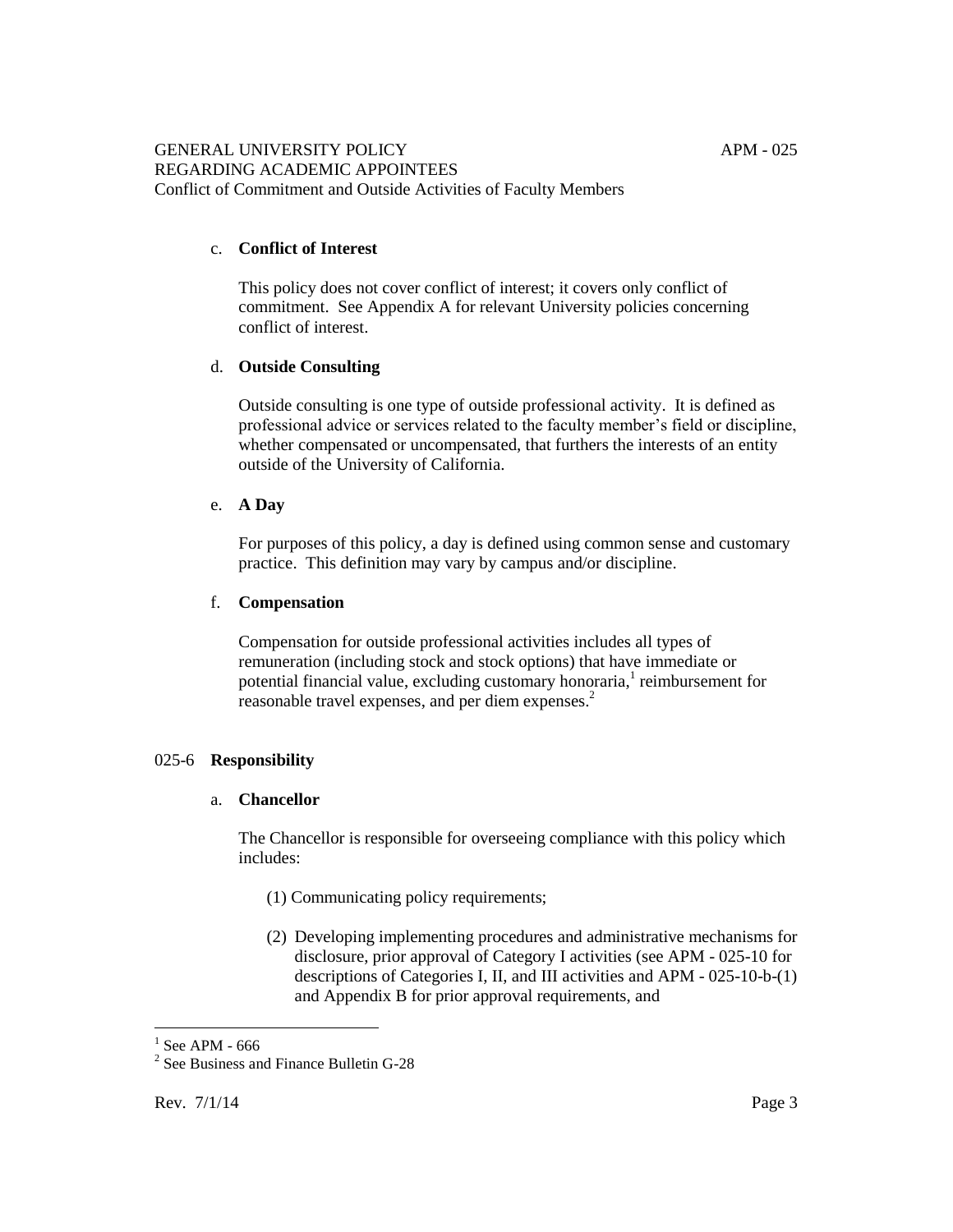APM - 025-10-b-(2) and Appendices C and D for annual reporting requirements);

- (3) Developing procedures to identify and resolve, if possible, conflicts between a faculty member's commitment to the University and his or her outside professional activities; and
- (4) Establishing a deadline for submission of annual reports based on a fiscal-year calendar.

## b. **Faculty**

Faculty are responsible for complying with this policy, including:

- (1) Obtaining prior written approval for engagement in Category I activities (see APM - 025-10 for descriptions of Categories I, II, and III activities and APM - 025-10-b-(1) and Appendix B for prior approval requirements);
- (2) Submitting annual reports of all Category I and Category II activities (or the lack thereof) to the Department Chair (see APM - 025-10-b-(2) and Appendices C and D for annual reporting requirements);
- (3) Attesting to adherence with the requirements of this policy in the annual report;
- (4) Disclosing any current or prospective outside professional activity to the Department Chair if in doubt as to whether there is a conflict of commitment; and,
- (5) Obtaining prior approval from the Department Chair before involving a student in an outside professional activity (see APM - 025-8-d).

#### 025-8 **General Principles**

#### a. **Obligations to the University**

Outside professional activities must be undertaken in a manner consistent with the faculty member's professional obligations to the University. Outside activities must not conflict with the faculty member's obligations to students, colleagues, or to the University as a whole. In order to fulfill those obligations,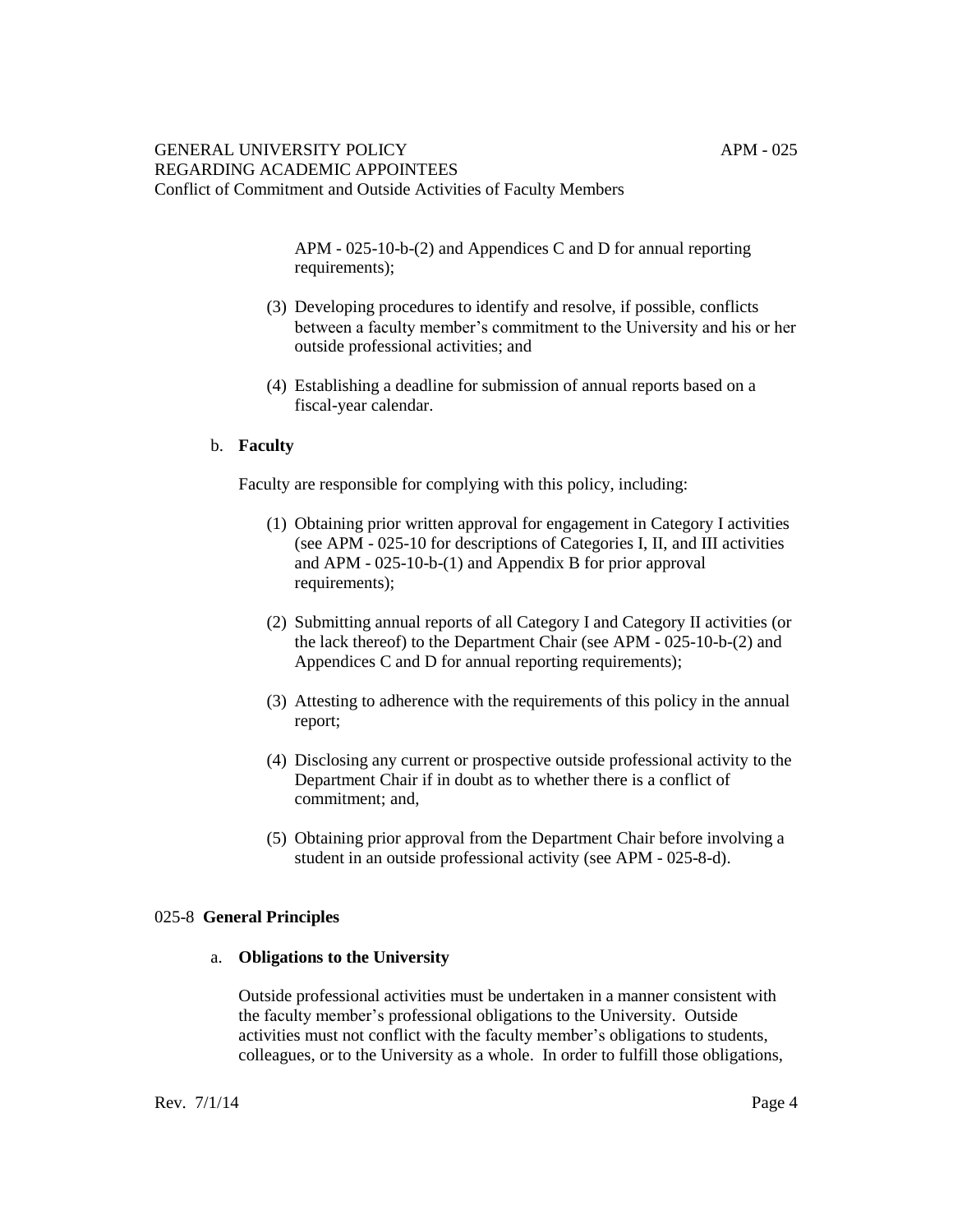faculty members must maintain a significant presence on campus, meet classes, keep office hours, hold examinations as scheduled, be accessible to students and staff, be available to interact with University colleagues, and share service responsibilities throughout every quarter or semester of active service.

# b. **Time Limits**

- (1) Faculty may engage in Category I and II outside professional activities for up to 39 days per year for academic-year faculty and 48 days per year for fiscal-year faculty. It is expected that the use of days will be allocated evenly across service periods.
- (2) For faculty appointed at less than 100 percent time, the number of days allowed for outside professional activities during the faculty member's normal University working hours shall be prorated based on the percentage of appointment, provided that the faculty member had otherwise fulfilled his or her obligations to the University. In addition, the faculty member could engage in additional outside professional activities during the time not committed to University service.
- (3) Even distribution of days is encouraged; however, no more than 39 days in one academic year or 48 days in one fiscal year are permitted.
- (4) Days not used in one year may not be carried forward to the next year.

#### c. **Summer months**

There are no restrictions on the number of days of Category I and II activity for academic-year faculty during the summer months unless an academic-year faculty member receives additional University compensation for the summer. If an academic-year faculty member receives additional University summer compensation, the limit on compensated outside professional activities is the equivalent of one day per week during the period in which such compensation is received. The 39-day maximum during the academic year is distinct and separate from the equivalent of one day per week during the period in which compensation is received. The 39 days may not be averaged into the summer service period.

# d. **Students**

Involvement of students in the outside professional activities of a faculty member may, under certain conditions, offer the student potential educational benefits.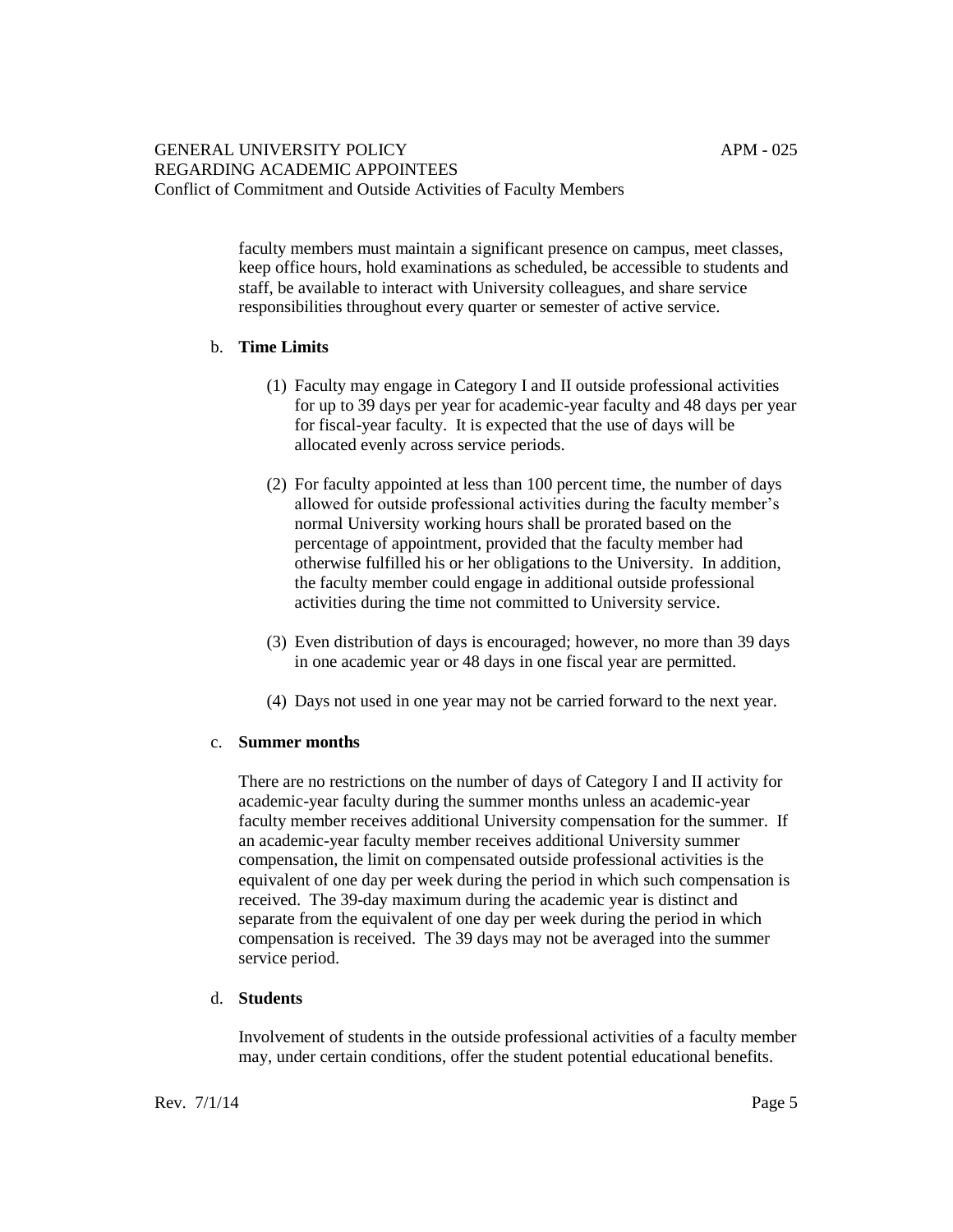However, the relationship between faculty member and student must be protected from influences or activities that may interfere with learning consistent with the goals and ideals of the University (The Faculty Code of Conduct, APM - 015). A faculty member involving a student in outside activities has the responsibility to ensure that the student's participation does not interfere with the student's academic obligations.

If the faculty member has, or expects to have, academic responsibility (instructional, evaluative, or supervisory) for the student, the faculty member must obtain prior written approval from the Department Chair before involving a student in an outside professional activity regardless of whether the faculty member is compensated for or has a financial interest in the activity. Involvement of students means any substantive activity in which the student participates, whether the student is compensated or uncompensated. The involvement of a student in the outside professional activity of a faculty member must not affect, positively or negatively, the faculty member's evaluation of the student's performance in any other context.

### e. **Use of University Resources**

The use of University resources in connection with outside professional activities is subject to limitations. The Faculty Code of Conduct (APM - 015, Part II, C) defines the unauthorized use of University resources or facilities on a significant scale for personal, commercial, political or religious purposes as a type of unacceptable conduct. The Standards of Ethical Conduct, as adopted by The Regents, state that University resources may only be used for activities that are undertaken on behalf of the University. The University's resources may not be used for private gain or for personal purposes except in limited circumstances that are permitted by existing policy.

# f. **Liability Coverage**

The University's liability and workers compensation coverage does not extend to activity that is outside the course and scope of University employment. Some outside professional activities, particularly certain consulting and expert witness testimony, would generally be considered outside the course and scope of University employment, depending on the facts and circumstances of any given case. Questions about University liability coverage in connection with a specified activity or exposure should be discussed with the Office of Risk Services at the Office of the President.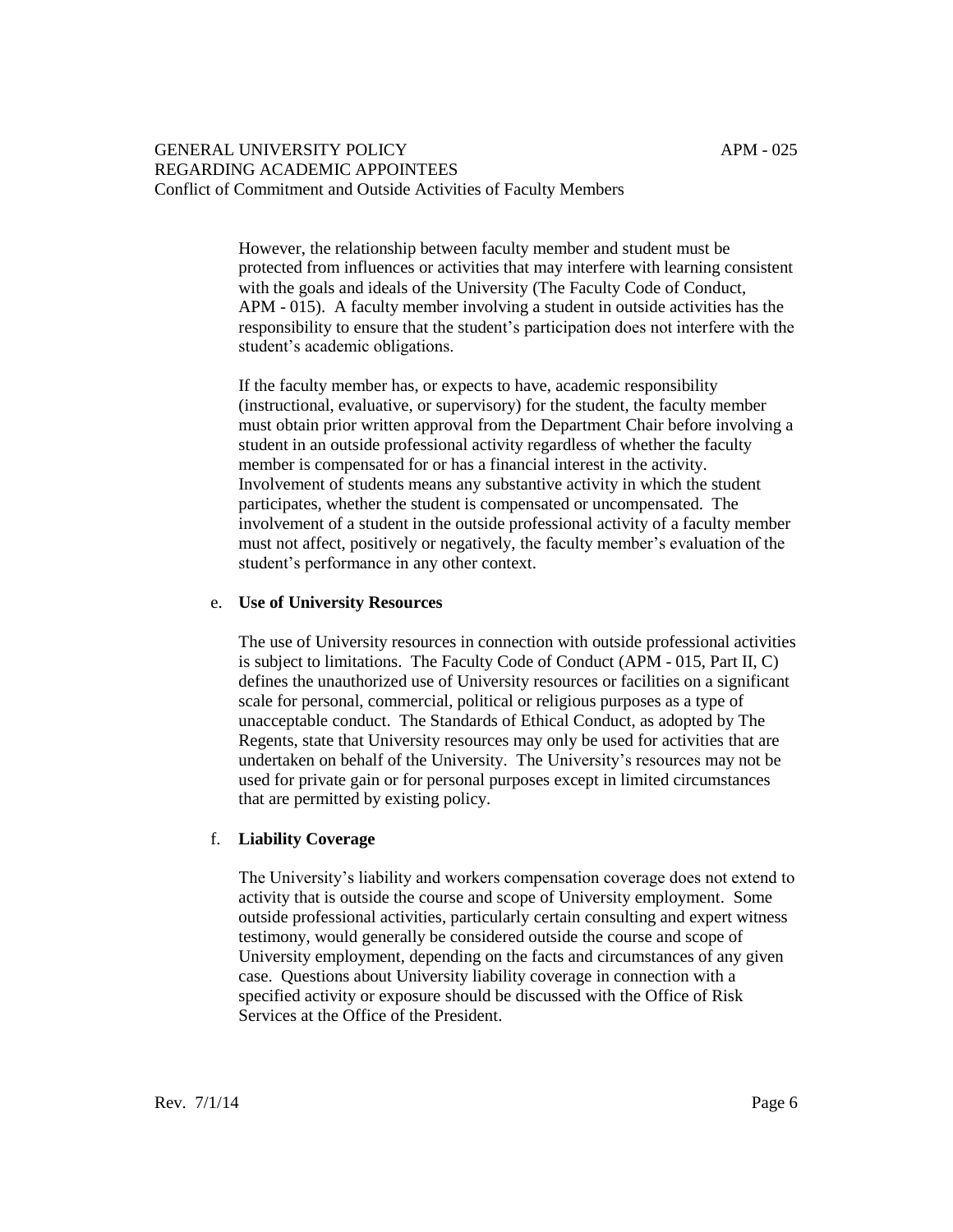# 025-10 **Guidelines**

Professional activities are separated into three categories in the management of this policy. Categories I and II include activities that must be reported and -- in the case of Category I -- must receive prior approval before the faculty member engages in the activity. Category III activities are those that are within the course and scope of employment at the University and need not be approved or reported. When an activity falls into more than one category, it should be assigned to the category which requires more stringent reporting and prior approval, as applicable.

## a. **Types of Outside Professional Activity**

Outside professional activities are categorized based on the extent to which they are likely to constitute conflict of commitment:

# (1) **Category I**

Category I activities are outside professional activities that are most likely to create a conflict of commitment because: 1) they are activities related to the training and expertise which is the individual's qualification for University appointment, but performed for a third party, and/or 2) they require significant professional commitment.

Category I activities require prior approval by the Chancellor, count toward the faculty member's maximum 39/48 days of outside professional activities (see APM - 025-8-b and Appendix C for definition of time limits), and require disclosure in annual reporting. Approvals are generally for one fiscal year but may be granted for a longer term, not to exceed five years.

Category I activities include, but are not limited to:

- (a) Teaching, research, or administration of a grant<sup>3</sup> at an educational institution, trust, organization, government agency, foundation, or other entity outside of the University;
- (b) Employment outside of the University;
- (c) Assuming a founding or a co-founding role of a company;

<sup>&</sup>lt;sup>3</sup> Grants submitted on behalf of a professional society are exempt from this restriction, i.e., are not considered Category I activities.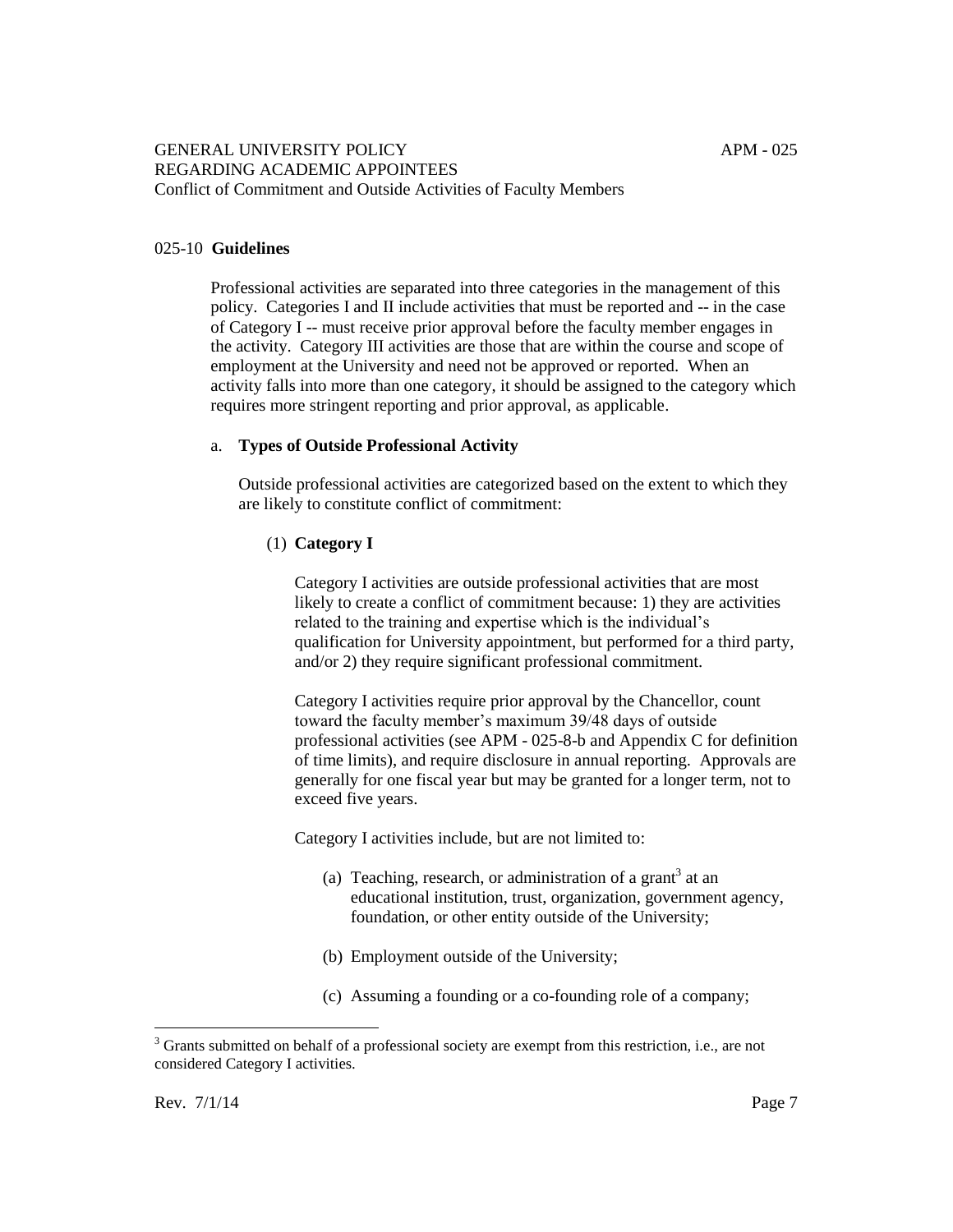(d) Assuming an executive or managerial position outside of the University.<sup>4</sup>

# (2) **Category II**

Category II activities are typically shorter-term outside professional activities that are outside the course and scope of University employment. Category II activities have a lesser potential for a conflict of commitment than do Category I activities.

Category II activities require disclosure in annual reporting under this policy, but do not require prior approval. Category II activities count toward the faculty member's maximum 39/48 days of outside professional activities (see APM - 025-8-b and Appendix C for definition of time limits).

Examples of Category II activities include, but are not limited to:

- (a) Additional University-compensated teaching, including teaching for UNEX courses and programs (see APM - 662, Additional Compensation: Additional Teaching), other continuing education programs run by the University, and self-supporting UC degree programs; $<sup>5</sup>$ </sup>
- (b) Consulting or testifying as an expert or professional witness;
- (c) Providing outside consulting services or referrals or engaging in professional practice as an individual or through a singlemember professional corporation or sole proprietorship;
- (d) Serving on a board of directors outside of the University;
- (e) Providing or presenting a workshop for industry;

<sup>&</sup>lt;sup>4</sup> This does not include positions with professional societies.

<sup>&</sup>lt;sup>5</sup> These are teaching activities outside of the assigned teaching load. If the department assigns the teaching activity, it is not considered an outside activity.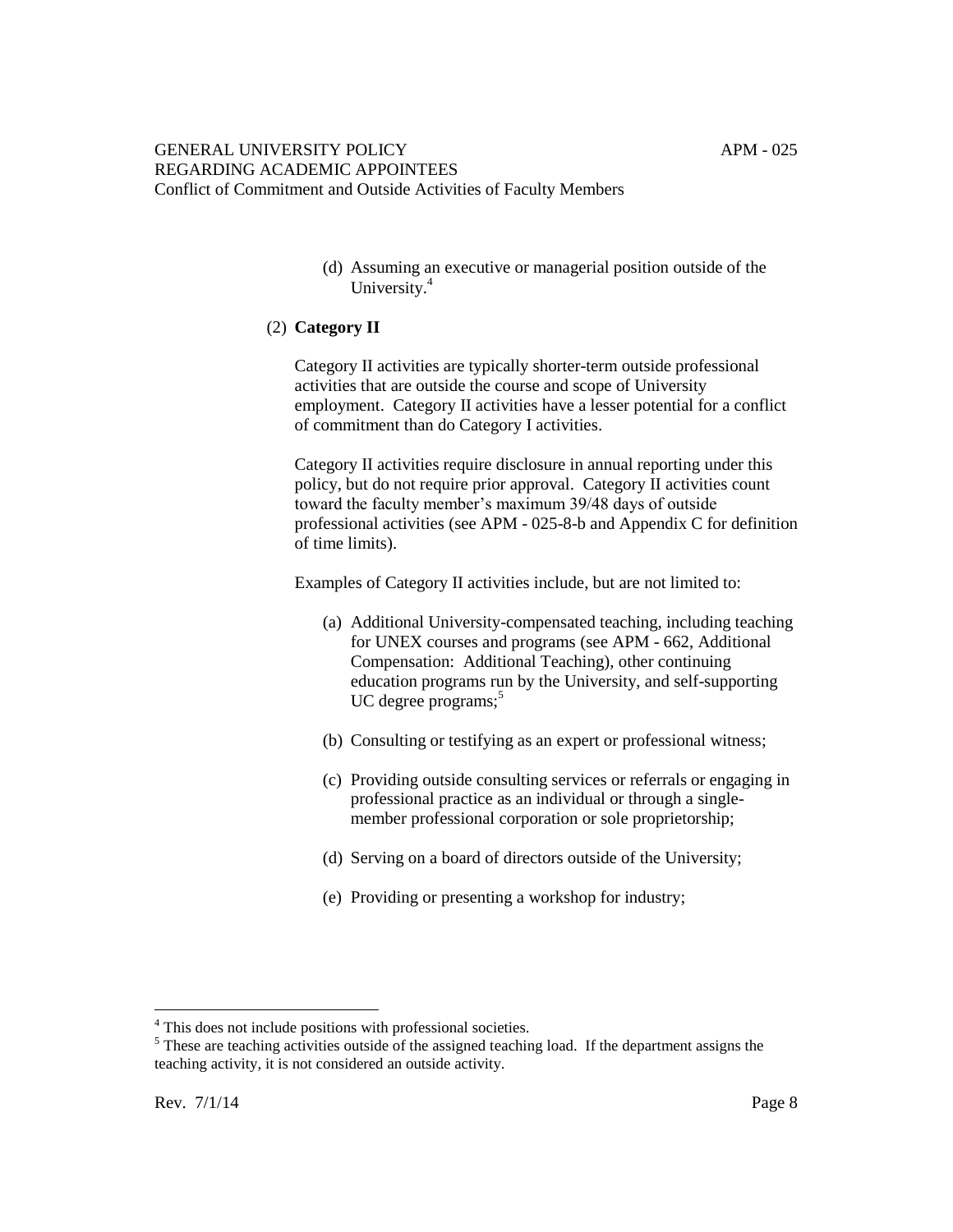(f) Providing outside consulting or compensated professional activities performed for entities such as the Los Alamos and Lawrence Livermore National Laboratories.<sup>6</sup>

# (3) **Category III**

Category III activities are within the course and scope of University employment. As such, they are unlikely to raise conflict of commitment issues.

Category III activities do not require disclosure in annual reporting or prior approval under this policy and do not count toward the faculty member's maximum of 39/48 days of outside professional activities. Nevertheless, these activities must not interfere with a faculty member's obligations to the University (see APM - 025-8-a).

Examples of Category III activities include, but are not limited to:

- (a) Serving on government or professional panels or committees or as an officer or board member of a professional or scholarly society;
- (b) Reviewing manuscripts; acting in an editorial capacity;
- (c) Attending and presenting talks at university/academic colloquia and conferences;
- (d) Developing scholarly or creative works;
- (e) Accepting honoraria for scholarly, intellectual, educational, outreach work within the course and scope of employment; and,
- (f) Receiving prizes, defined as gifts in recognition of personal achievements and not for services rendered.

<sup>&</sup>lt;sup>6</sup> Because of the nature of their relationship to the University, consulting specifically for the Board of Governors Science and Technology Committee of Los Alamos National Security, LLC and Lawrence Livermore National Security, LLC does not require disclosure in annual reporting or prior approval and does not count toward the faculty member's maximum of 39/48 days of outside professional activities.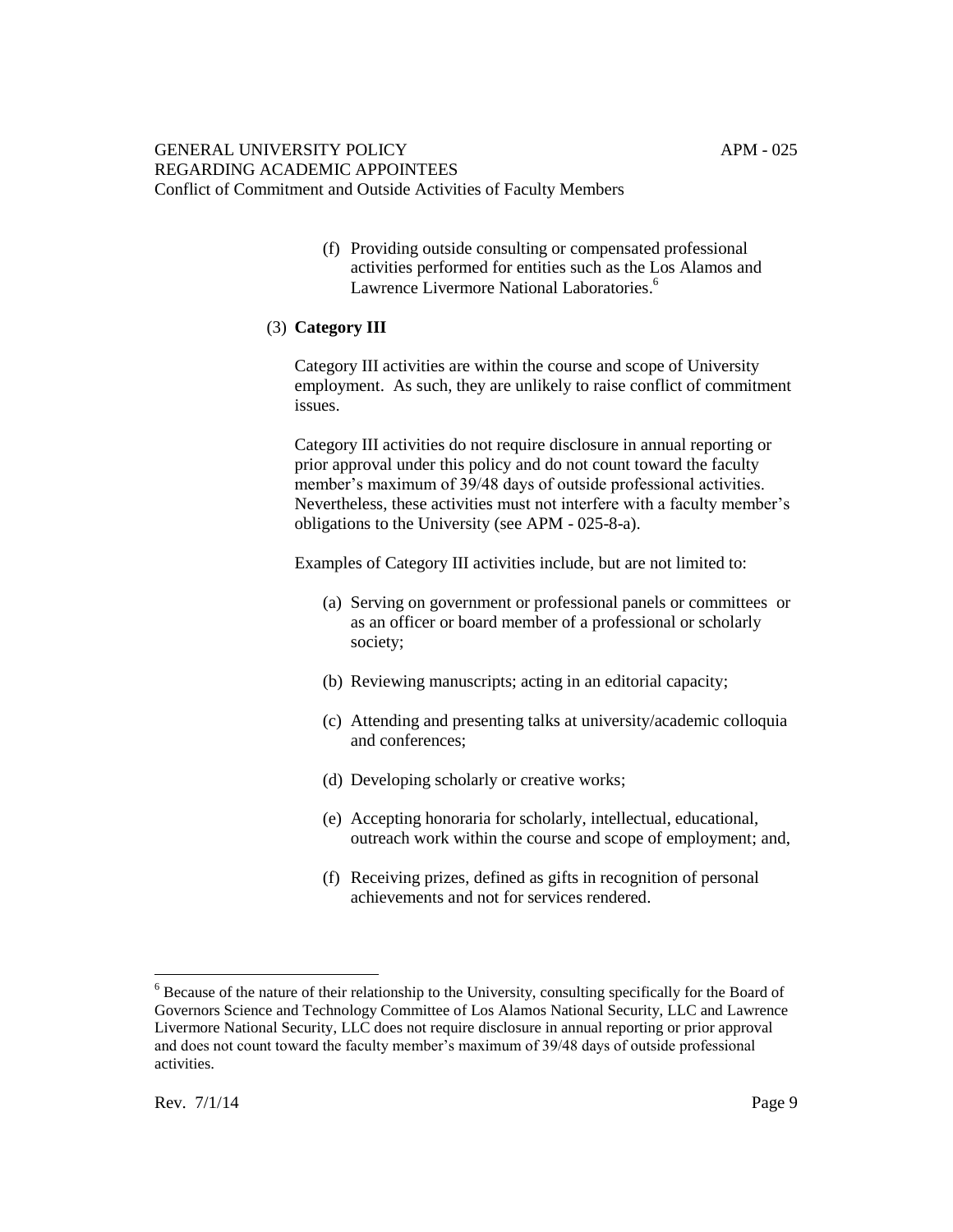## b. **Disclosure requirements**

Faculty are responsible for disclosing situations that may raise conflict of commitment issues in the following manner:

### (1) **Prior approval requirements**

All Category I activities and requests to exceed the maximum number of days permitted require prior written approval from the Chancellor in advance of performing the activity.

### (2) **Reporting requirements**

All faculty must file an annual report of outside professional activities each fiscal year, even if the faculty member did not engage in outside professional activities during the year. Faculty must report annually all Category I and II outside professional activities conducted during the prior 12 months, including activities that were conducted during normal service periods and during periods of leave with and without pay, and during summer months when receiving University compensation. The requirement for annual reporting begins after the faculty member's first full year of continuous employment.

# 025-14 **Eligibility**

#### a. **Faculty titles subject to APM - 025**

All faculty holding appointments in the following title series are subject to this policy; however, faculty holding appointments of less than 50 percent time are not subject to the annual reporting and prior approval requirements:

- (1) Professor, including Acting titles
- (2) Professor in Residence
- (3) Adjunct Professor
- (4) Professor of Clinical (e.g., *Medicine*)\*
- (5) Health Sciences Clinical Professor\*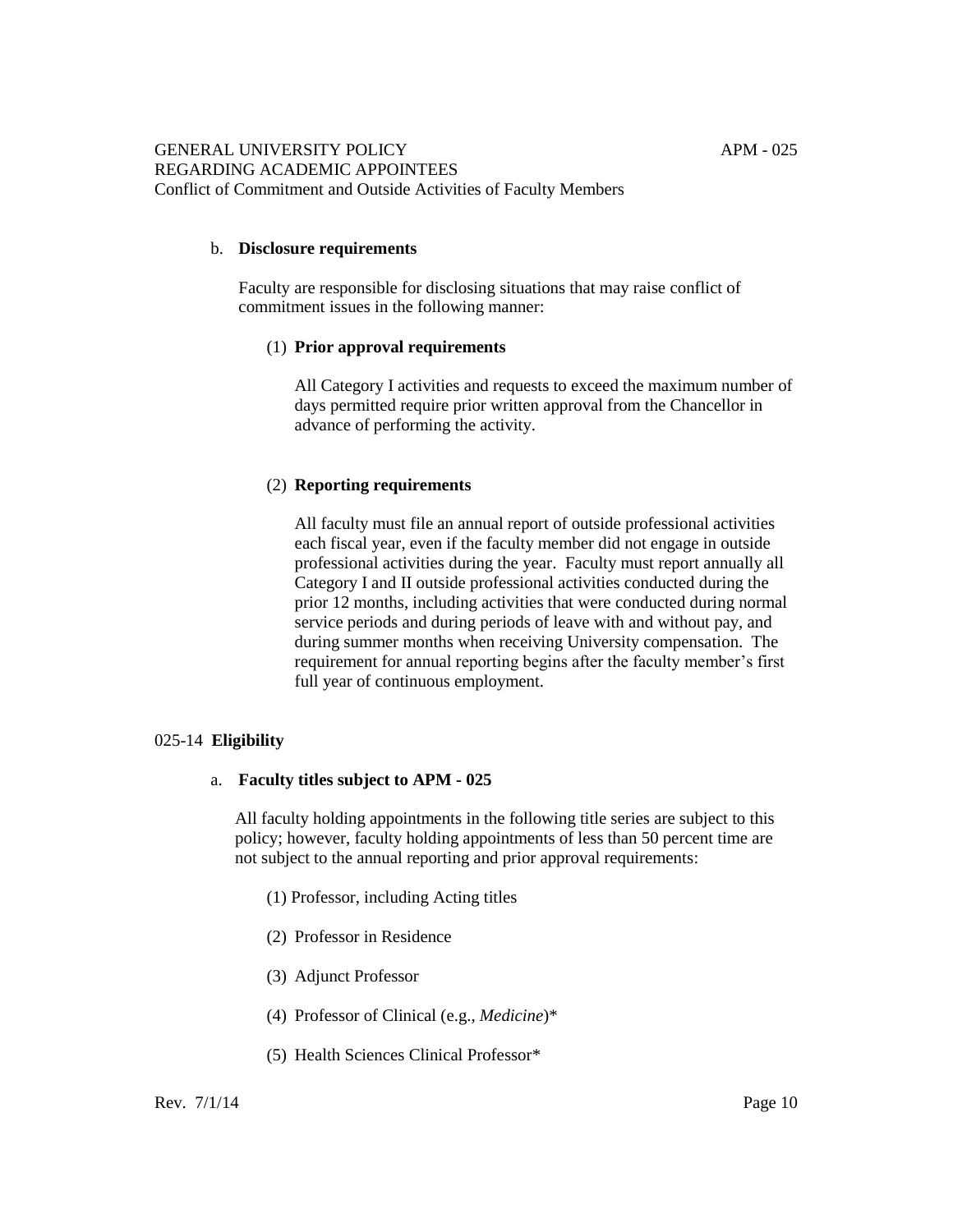- (6) Clinical Professor of Dentistry\*
- (7) Lecturer or Senior Lecturer with Security of Employment
- (8) Lecturer with Potential Security of Employment

\*Faculty holding titles in these series are subject to APM - 025 if not participating in the Health Sciences Compensation Plan. Faculty participating in the Health Sciences Compensation Plan are subject to APM - 671 and are not subject to APM - 025.

### b. **Recalled faculty**

Faculty who have retired and are recalled to active service for appointments at or less than 43 percent time are not subject to this policy. Faculty members recalled to the Health Sciences Compensation Plan are subject to the provisions of APM - 671.

#### c. **Faculty on leave**

#### (1) **Leave without pay**

Faculty on an approved leave without pay are subject to disclosure, prior approval, and annual reporting requirements but are not subject to the time limits in APM - 025-8-b.

#### (2) **Sabbatical or other leaves with pay (other than vacation)**

Faculty on approved sabbatical or other leaves with pay are subject to the disclosure, prior approval, annual reporting requirements, and time limits in APM - 025-8-b, regardless of the funding source for salary.

#### (3) **Vacation**

Faculty on approved vacation are not subject to the disclosure, prior approval, annual reporting requirements, or time limits described in APM - 025-8-b for outside professional activity performed during the vacation period.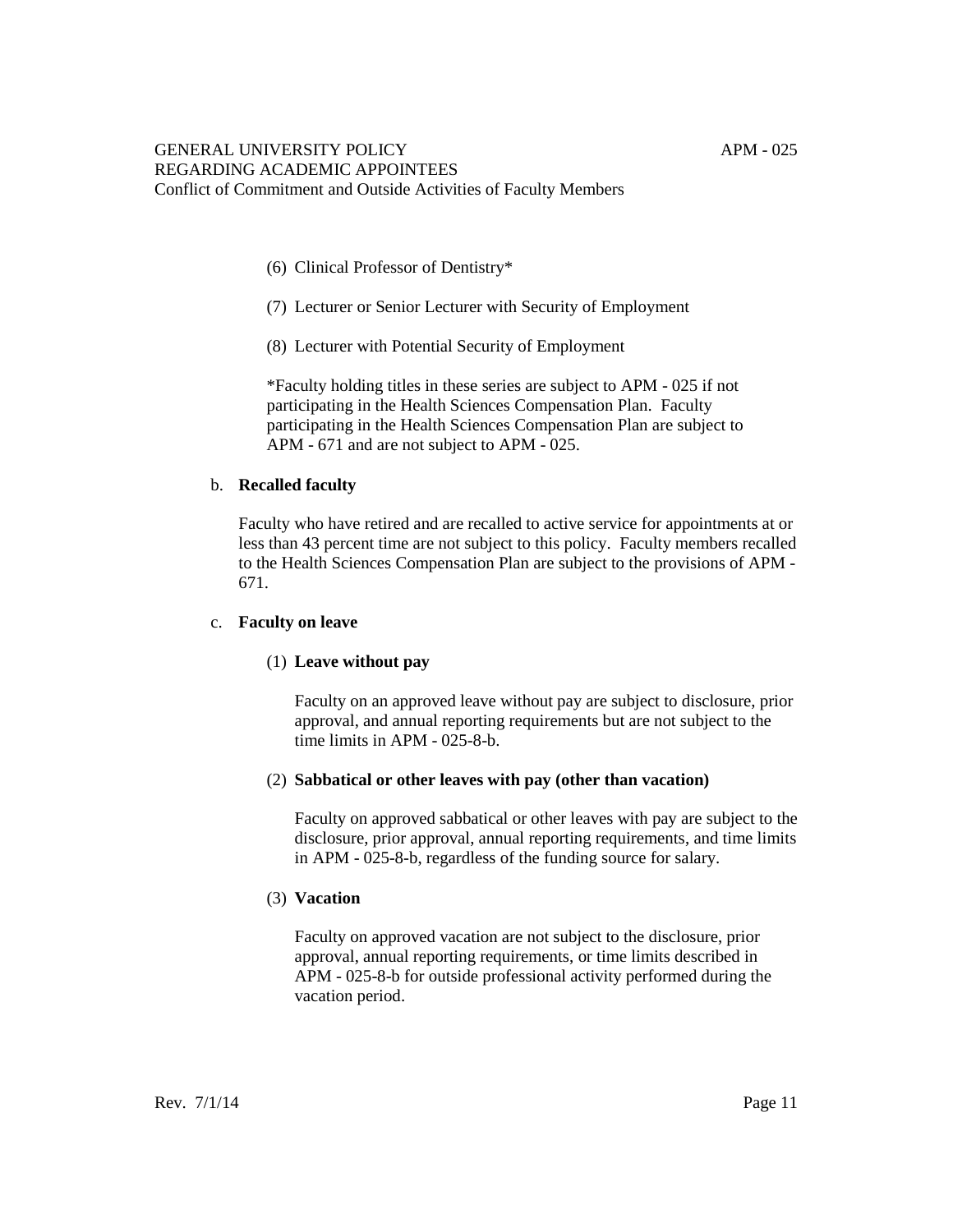# (4) **Faculty Administrators**

Faculty administrators are covered by this policy, but they are also subject to the provisions in APM - 240, Deans, APM - 241, Faculty Administrators (Positions Less Than 100%), and APM - 246, Faculty Administrators (100% Time).

# 025-16 **Restrictions**

- a. A faculty member shall not engage in any outside professional activity that creates a conflict of commitment.
- b. Faculty receiving extramural funding may not exceed limitations on outside professional activities imposed by the funding sources, including effort rules.

# 025-24 **Authority**

The Chancellor shall issue campus procedures implementing APM - 025 and has the authority to approve Category I requests and individual exceptions under this policy.

# 025-26 **Non-compliance**

# a. **Monitoring and Compliance**

Department Chairs shall monitor compliance with this policy by collecting and reviewing annual reports and shall consult with the Dean about any concerns. The Dean shall review the Department Chairs' annual reports of outside professional activities each year.

#### b. **Consequences for Non-compliance**

Situations where faculty will be considered out of compliance include, but are not limited to, failure to obtain prior written approval to engage in Category I activities, to obtain prior written approval for involving a student in outside professional activity (see APM - 025-8-d), to comply with time limits for Categories I and II activities, and/or to accurately disclose and describe the nature and scope of Categories I and II outside professional activities.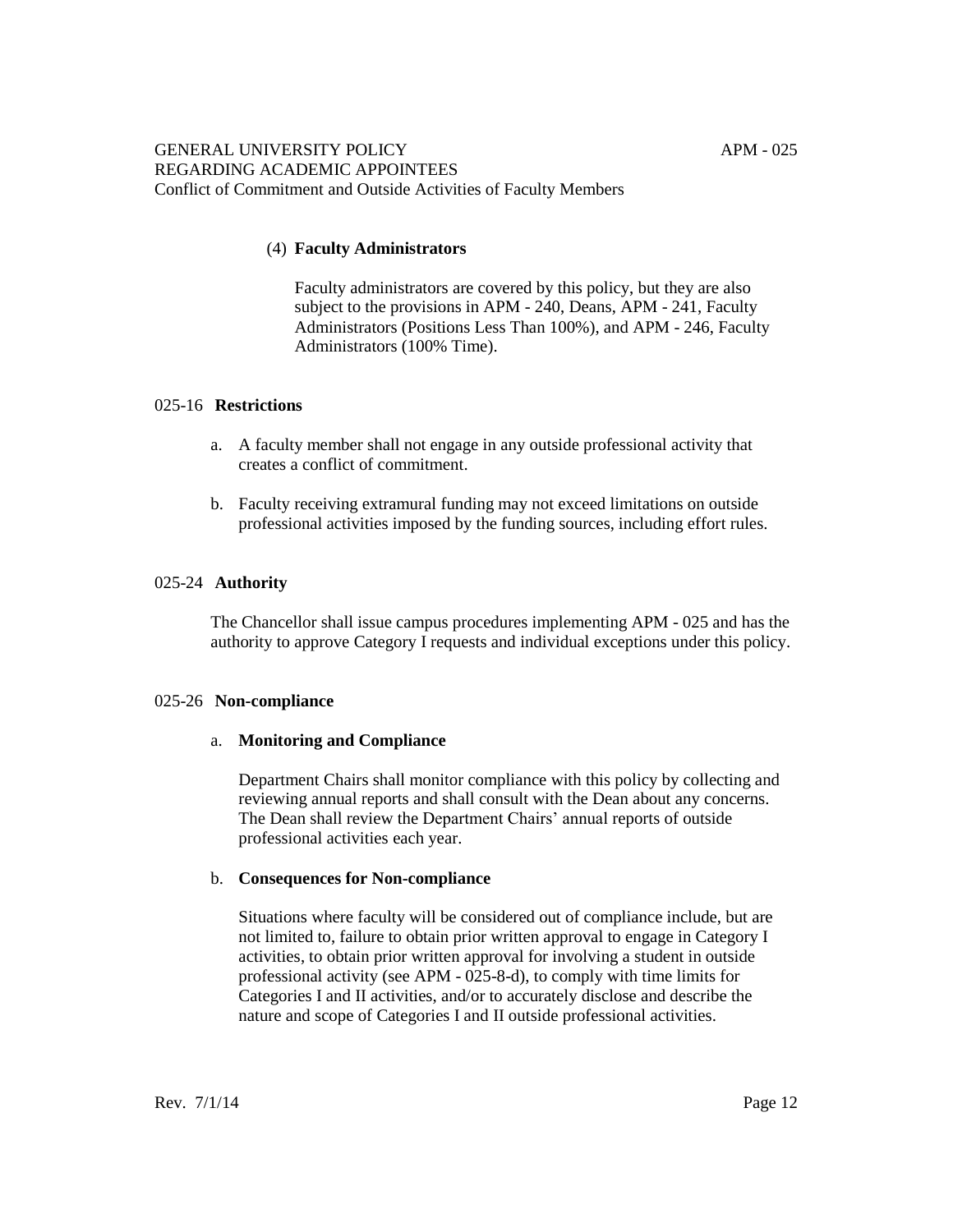Failure to comply with this policy may subject a faculty member to discipline, corrective action, or administrative remedies pursuant to APM - 016, University Policy on Faculty Conduct and the Administration of Discipline, and APM - 150, Non-Senate Academic Appointees/Corrective Action and Dismissal.

# c. **Grievance Rights**

Senate faculty members may grieve pursuant to Senate Bylaw 335, Privilege and Tenure: Divisional Committees – Grievance Cases. Non-Senate faculty members may grieve pursuant to APM - 140, Non-Senate Academic Appointees/Grievances.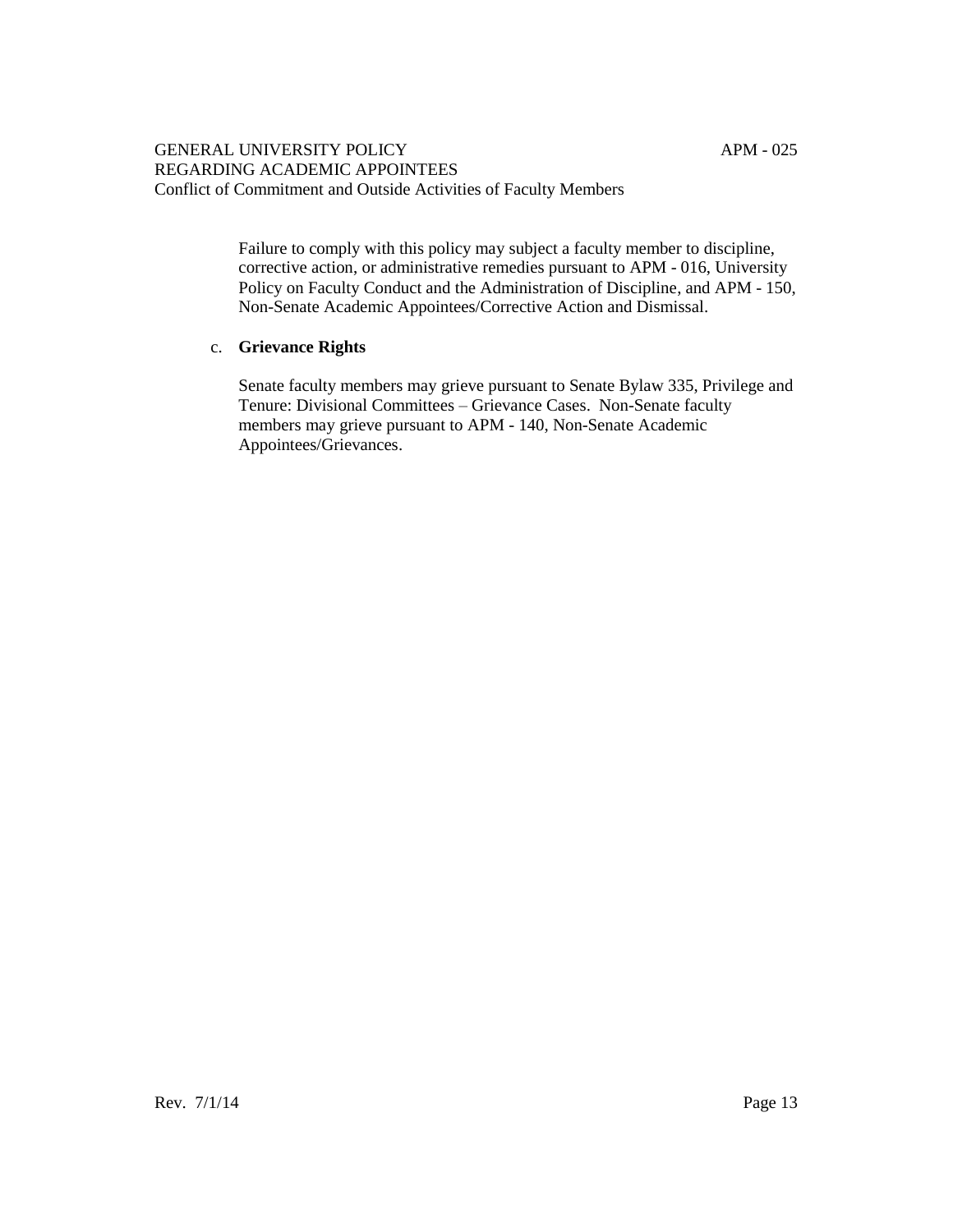### **RELATED UNIVERSITY POLICIES**

- Standing Order of The Regents 103.1(b)
- University Regulation No.  $3 APM 005$
- University Regulation No.  $4 APM 020$
- The Faculty Code of Conduct APM 015 Standards of Ethical Conduct
- University Policy on The Faculty Code of Conduct and the Administration of Discipline – APM – 016
- University of California Policy on Disclosure of Financial Interests and Management of Conflicts of Interest Related to Sponsored Projects
- University of California Policy on Disclosure of Financial Interests and Management of Conflicts of Interest, Public Health Service Research Awards
- Policy on Disclosure of Financial Interest in Private Sponsors of Research and Guidelines – APM – 028
- University of California Policy on the Requirement to Submit Proposals and to Receive Awards for Grants and Contracts through the University
- University Policy and Guidelines on Outside Professional Activities for Officers and Designated Staff
- Conflict of Interest Code Disqualification Requirement
- Conflict of Interest Policy and Compendium of Specialized University Policies BFB-G-39
- Health Care Vendor Relations Policy
- $\bullet$  Health Sciences Compensation Plan APM 670
- $\bullet$  Deans APM 240
- Faculty Administrators (Positions Less Than  $100\%$ ) APM 241
- Faculty Administrators (100% Time) APM 246
- Cooperative Extension Administrative Handbook Section 356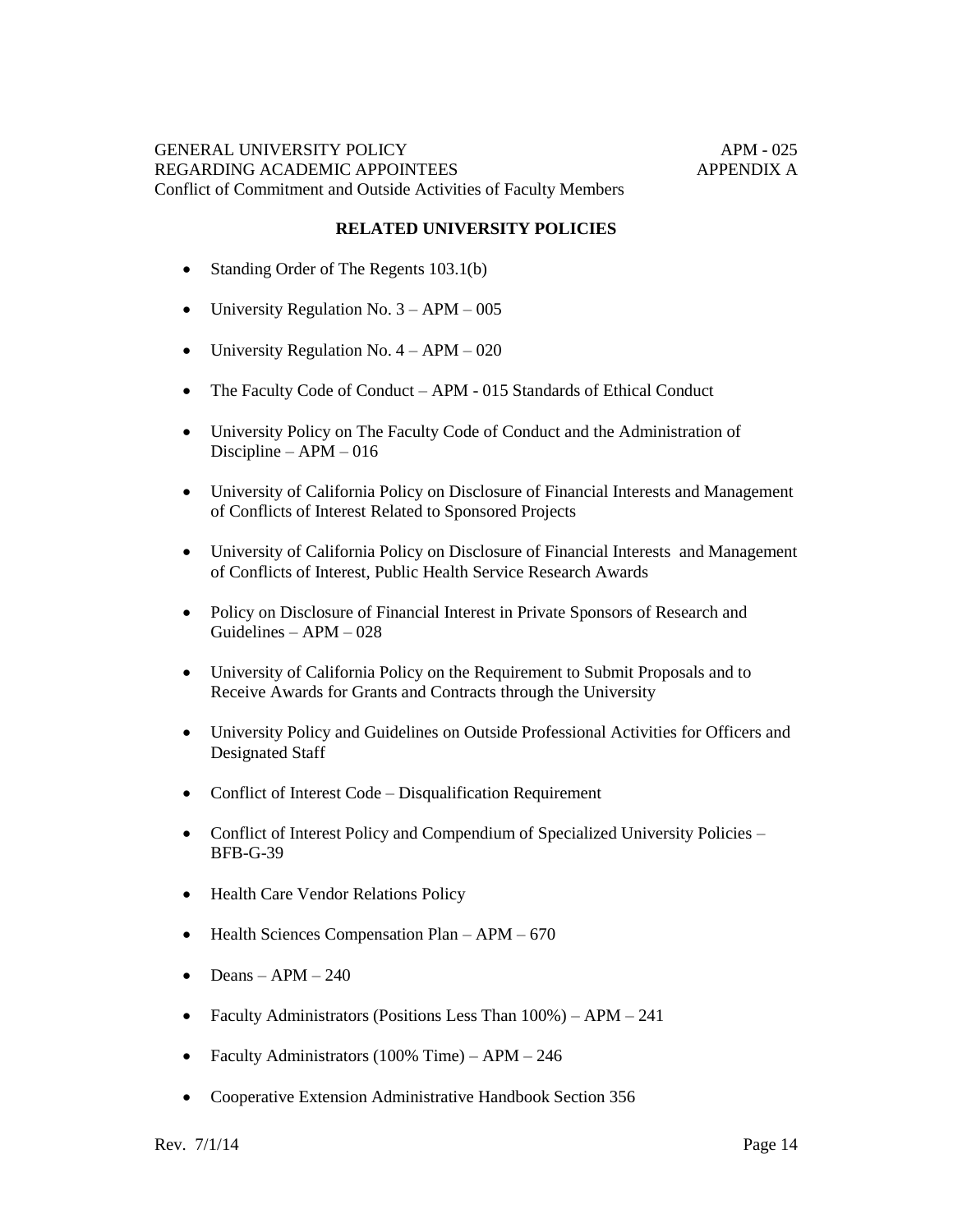# **PRIOR APPROVAL FORM FOR OUTSIDE ACTIVITIES (CATEGORY I)**

| Last                                                                            | First<br>M.I. |                                                                                                                                                                                                                     |      |  |  |  |
|---------------------------------------------------------------------------------|---------------|---------------------------------------------------------------------------------------------------------------------------------------------------------------------------------------------------------------------|------|--|--|--|
| Department:                                                                     |               |                                                                                                                                                                                                                     |      |  |  |  |
| questions. Attach separate sheets, if necessary.                                |               | For each Category I outside professional activity in which you wish to engage in outside professional activities, answer the following                                                                              |      |  |  |  |
| Type of activity in which you will be involved:<br><b>Category I Activities</b> |               |                                                                                                                                                                                                                     |      |  |  |  |
| Executive/managerial role:                                                      |               | Salaried employee: _____                                                                                                                                                                                            |      |  |  |  |
| Outside teaching or research activity: _____                                    |               | Other potential conflict of commitment: _____                                                                                                                                                                       |      |  |  |  |
|                                                                                 |               |                                                                                                                                                                                                                     |      |  |  |  |
|                                                                                 |               |                                                                                                                                                                                                                     |      |  |  |  |
| Nature of your relationship to entity named above (check all that apply):       |               |                                                                                                                                                                                                                     |      |  |  |  |
|                                                                                 |               | Consultant:                                                                                                                                                                                                         |      |  |  |  |
|                                                                                 |               | Stockholder/partnership interest: ____                                                                                                                                                                              |      |  |  |  |
|                                                                                 |               | Equity/royalty interest: Other, please explain:                                                                                                                                                                     |      |  |  |  |
|                                                                                 |               | Beginning/ending month/year you could be involved in this activity:________________________________                                                                                                                 |      |  |  |  |
|                                                                                 |               | Fiscal year(s) for which seeking approval:<br><u>(Approvals are generally</u> for one fiscal year but may be<br>granted for a longer term not to exceed five years. Compliance reports must be submitted annually.) |      |  |  |  |
|                                                                                 |               | Estimated number of days= involvement during academic- or fiscal-year appointment:                                                                                                                                  |      |  |  |  |
|                                                                                 |               | Will you be requesting a full- or part-time leave without pay while engaged in this activity?                                                                                                                       |      |  |  |  |
|                                                                                 |               | Approval granted through fiscal year<br>ending June 30, _____                                                                                                                                                       |      |  |  |  |
|                                                                                 |               | Request denied: _____                                                                                                                                                                                               |      |  |  |  |
|                                                                                 |               | Department Chair                                                                                                                                                                                                    | Date |  |  |  |
|                                                                                 |               | Dean                                                                                                                                                                                                                | Date |  |  |  |
| <b>Faculty Member Signature</b>                                                 | Date          | Chancellor or Chancellor's Designee                                                                                                                                                                                 | Date |  |  |  |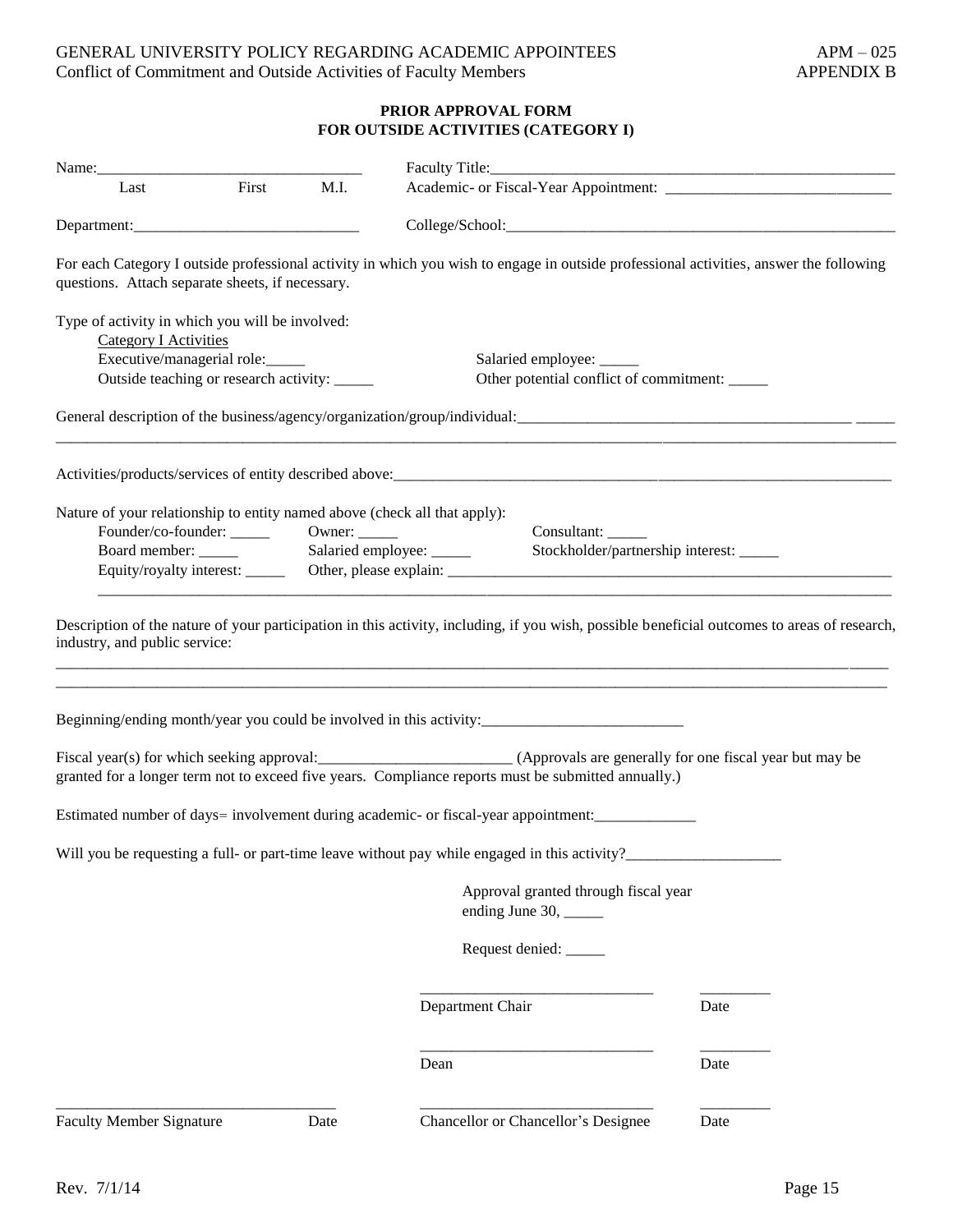# **REPORT OF CATEGORY I AND II OUTSIDE ACTIVITIES AND ADDITIONAL TEACHING ACTIVITIES** FOR THE FISCAL YEAR ENDING JUNE 30, **EXPLANATIONS FOR INFORMATION REQUESTED**

Academic/Fiscal-Year Faculty Appointment: Enter whether you held an academic- or fiscal-year appointment. An *Academic-Year Appointment* is an appointment in which the faculty member renders services to the University during the academic year, from the beginning of the fall term through the end of the spring term (APM - 600-4-c), or the equivalent of an academic year should the campus operate yearround. A *Fiscal-Year Appointment* is an appointment in which the faculty member renders service to the University throughout the calendar year as opposed to the academic year (APM - 600-4-f). Fiscal-year faculty accrue vacation time in accordance with APM - 730.

Terms of Leave, if any: A faculty member may be permitted to go on full- or part-time leave in order to pursue certain compensated outside professional activities. If you were on such leave during any part of the pertinent fiscal year, provide information here about the percentage of time and inclusive months.

Category: For each activity, enter I, II or AT (for additional teaching as defined in APM - 662).

*Category I* activities include: teaching, research, or administration of a grant at an educational institution, trust, organization, government agency, or foundation outside of the University; employment outside the University; assuming a founding/co-founding role of a company; assuming an executive or managerial position outside of the University. You must receive prior approval to engage in Category I activities, which always count toward the  $39/48$ -day limit and must be reported annually.

*Category II* activities include: additional University-compensated teaching, including teaching in accordance with APM – 662, Additional Compensation: Additional Teaching, for UNEX courses and programs, other continuing education programs run by the University, and self-supporting UC degree programs if the teaching is outside the normal teaching load; consulting or testifying as an expert or professional witness; providing outside consulting services or referrals or engaging in professional practice as an individual or through a single-member professional corporation or sole proprietorship; serving on the board of directors outside of the University; providing a workshop for industry; providing outside consulting or compensated professional activities performed for entities such as the Los Alamos and Lawrence Livermore National Laboratories. Category II activities are counted within the 39/48-day limit and must be reported annually.

Number of Days: A full-time faculty member on an academic-year appointment normally may engage in outside professional activities for up to 39 days from the start of the fall term through the end of the spring term (including intersession). There are no restrictions on the number of days of outside professional activity for academic-year faculty during the summer months unless an academic-year faculty member is receiving University compensation for the summer. If an academic-year faculty member is receiving University summer compensation, then the applicable limit on outside professional activities is the equivalent of one day per week during the period in which compensation is received (unless a funding agency specifies otherwise). A fiscal-year faculty member is permitted a maximum of 48 days per fiscal year.

Enter the approximate number of days you worked on this activity during your period of active service to the University. For outside professional activities, a *Day* is defined using common sense and customary practice. This definition may vary by campus and/or discipline. For additional teaching activities, the general rule is that every six contact or "podium" hours spent with students equals one day. See APM - 662 for details.

Nature of Relationship: Use one or more of the following terms to describe your relationship to the entity identified in the last column: Founder/co-founder, owner, board member, consultant, recipient of equity or royalty interest, stockholder or partnership interest, salaried employee, or other (explain).